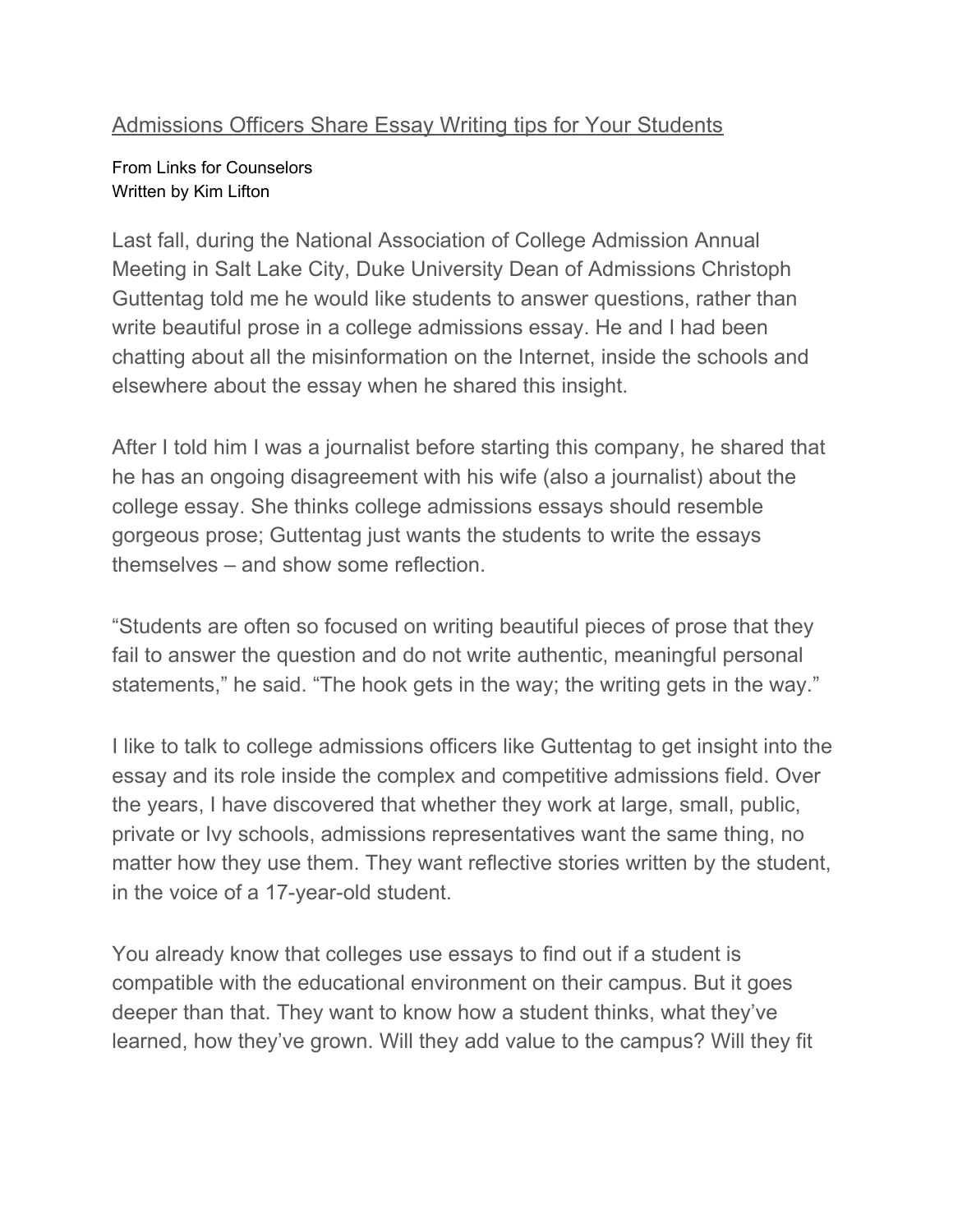in? The essay provides admissions with additional insight to help them make admissions decision.

Your job is to let your students know they should write college essays that colleges will want to read to help them make an impression on their reader.

Here are some more tips direct from college admissions offices throughout the U.S.

### **HEATH EINSTEIN, DEAN OF ADMISSION, TEXAS CHRISTIAN UNIVERSITY**

"**[Don't get hung up on the right topic](https://wowwritingworkshop.com/college-essay-writing/)**. Most 17-year-olds haven't scaled Kilimanjaro, so don't worry about finding an angle that hasn't been tried before. Write about what you know. If the most meaningful experience to you has been serving as a camp counselor, it doesn't matter that other students have addressed it. People will try to talk you out of certain ideas, but trust your gut. Ultimately, be yourself, and that will be good enough."

# **TAMARA SILER, SENIOR ASSOCIATE DIRECTOR OF ADMISSION & COORDINATOR OF MINORITY RECRUITMENT, RICE UNIVERSITY**

"Sometimes an essay can be the conduit for a student to reveal something to the admission committee that we would never have thought to ask. In terms of selective admission, personal statements are very important in adding needed texture to an application file. Quantitative factors such as transcripts and test scores only tell part of the story; a personal statement can provide context and truly show why a certain student is a better match than other clearly capable applicants."

#### **CHANDRA MITCHELL, INTERIM DIRECTOR OF FRESHMAN AND INTERNATIONAL ADMISSIONS, UNIVERSITY OF FLORIDA**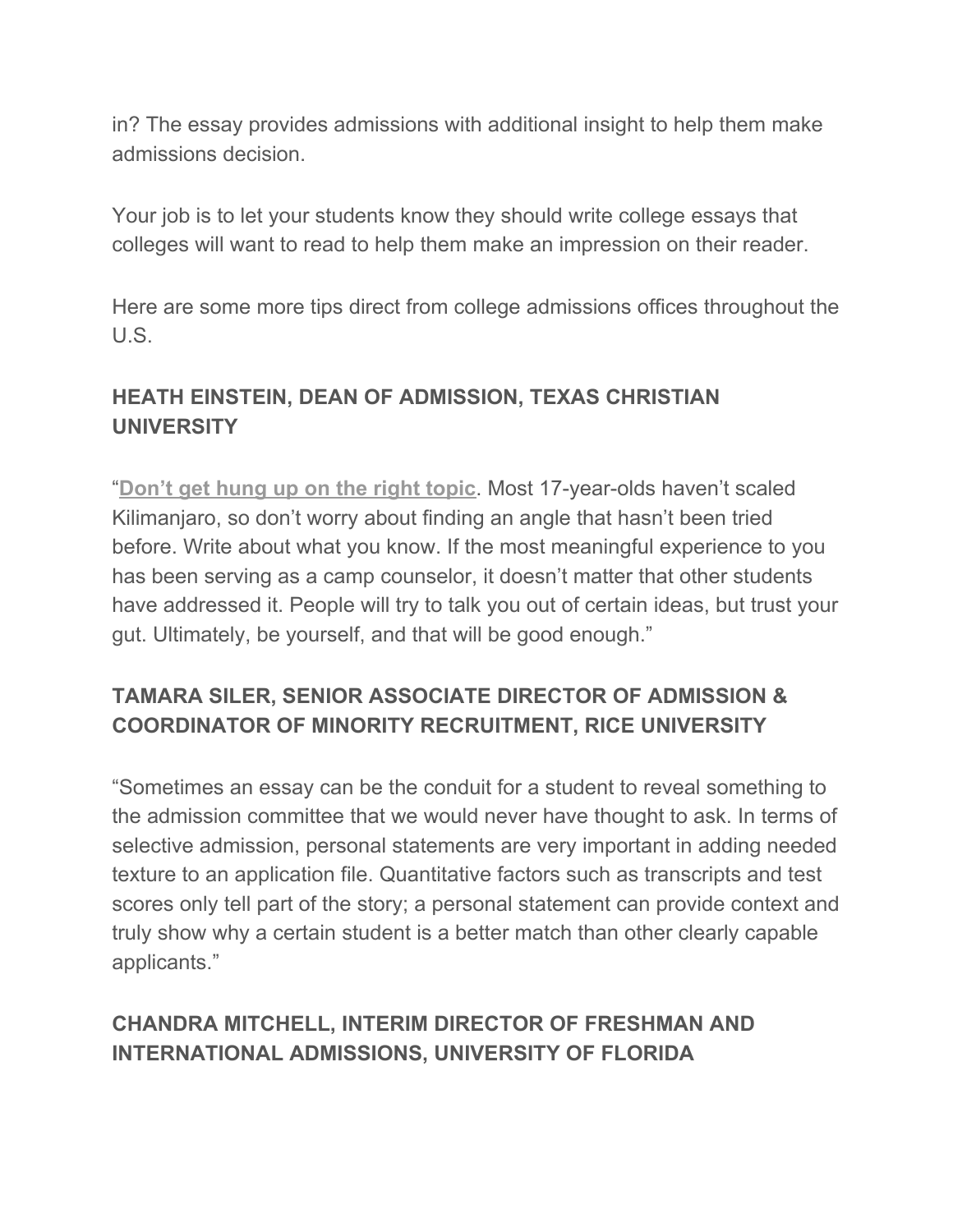"**[Admissions is competitive.](https://wowwritingworkshop.com/college-essay-writing/)** Having a strong essay that stands out is important. Tell a story from your life, and demonstrate your character. It is your story, and we want you to speak in your own voice. Make it unique to you. If you want to impress us with content, you don't have to use big words."

# **SHAWN FELTON, DIRECTOR OF UNDERGRADUATE ADMISSIONS, CORNELL UNIVERSITY**

"What are we looking for? We are creating a class. We look at numbers, grades and test scores. But there's more to it. We are trying to put a face with all of this information."

# **GREGORY SNEED, VICE PRESIDENT FOR ENROLLMENT MANAGEMENT, DENISON UNIVERSITY**

"Even after reviewing a mediocre transcript or seeing a limited activities list, **[I](https://wowwritingworkshop.com/college-essay-writing/) [can be swayed to admit](https://wowwritingworkshop.com/college-essay-writing/)** a student who writes an essay who really blows me away. The topic of the essay doesn't need to be mind-blowing (in fact, the most mundane topics are often the most relatable and enjoyable), but if it reveals someone who would be highly valued in our campus community, that could tip the scales."

# **LEONARD SATTERWHITE, SENIOR ASSOCIATE DEAN OF ADMISSIONS, WASHINGTON & LEE UNIVERSITY**

"How authentic is the voice in the writing? What issues does the student tackle in the essay? Is the writing memorable, and does it illuminate vividly the student's personality, perspective and/ or background? Does the writing reveal deep intellect and the potential to be an academic leader at W&L?"

#### **JAN DEIKE, VANDERBILT UNIVERSITY, ASSISTANT DIRECTOR OF ADMISSIONS**